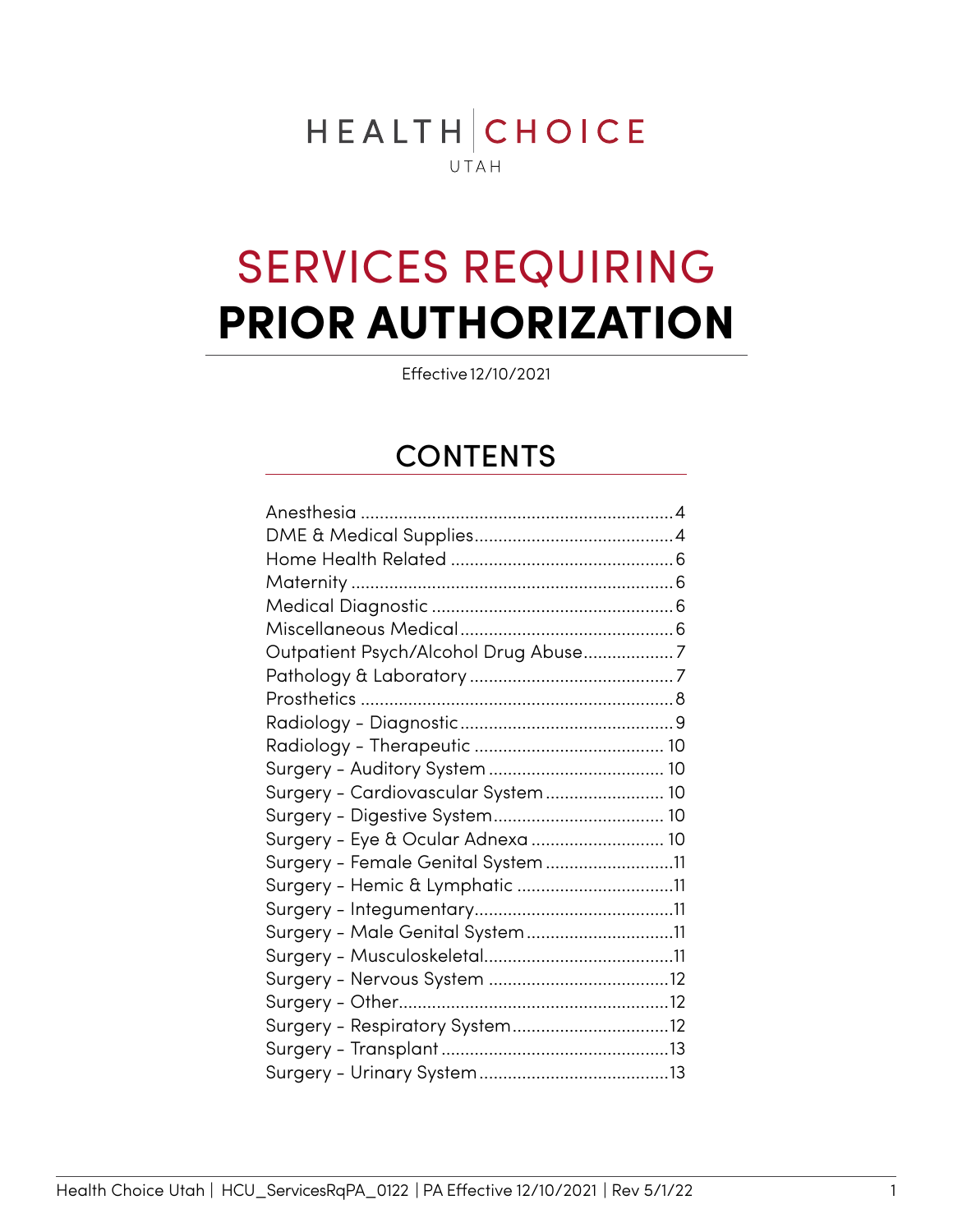#### **THIS LIST IS NOT MEANT TO BE ALL-INCLUSIVE AND WILL BE UPDATED AS NEW CODES ARE RELEASED THROUGHOUT THE YEAR.**

- Only one Medical Service may be requested per PA form
- Prior Authorization is required for all of the following:
	- Out of network providers
	- Advanced Imaging procedures
	- Non-emergent inpatient admissions
	- Transplant services
	- All unlisted, not otherwise classified (NOC), and unclassified codes
	- Therapies: Health Choice follows Utah Medicaid guidelines for PT/OT/ST visits. please refer to the Utah Medicaid Provider Manuals for details.
- All sterilization codes and all codes which are likely to result in sterilization require PA along with fully completed Federal Consent for Sterilization (form HHS-687) or Utah Medicaid Hysterectomy Acknowledgment Form
- Experimental/Investigational Procedures are not a covered benefit
- No Prior Authorization is required when Health Choice Utah is the secondary payer, EXCEPT for Transplant services
- The member must be Medicaid eligible and a member of Health Choice Utah at the time the covered service is rendered.
- Authorizations are usually valid for 60-90 days from the date issued (some exceptions are made for long-term needs, refer to the authorization approval for the actual approval time frame)
- A current list of Medical Drug Services and Products requiring Prior Authorization can be viewed at <https://healthchoiceutah.com/wp-content/uploads/mdocs/HCU%20Medical%20Drugs%20Req%20PA.pdf>
- All retail medications are processed through the Retail Pharmacy Benefit use the PA form found at <https://healthchoiceutah.com/providers/prescription-drugs/>
- No PA is required for services at Outpatient Hospitals or Ambulatory Surgery Centers UNLESS the code is listed in the list
- No PA is required for preventive exams such as mammogram, colonoscopy, etc. UNLESS the provider and/or facility is out of network
- Diabetic Supplies and Continuous Glucose Monitors must go through a contracted provider or pharmacy

### **MEDICAL PRIOR AUTHORIZATION (INCLUDING MEDICAL DRUGS)**

**Fax:** 1-877-358-8793 https://www.healthchoiceutah.com/providers/pa-guidelines/

### **RETAIL PHARMACY PRIOR AUTHORIZATION**

**Fax:** 1-888-509-8142

<https://healthchoiceutah.com/providers/prescription-drugs/>

For more information on Prior Authorizations (PA), refer to the Health Choice Utah Provider Manual, Chapter 6, Authorizations and Notifications, or to view this list online, please visit our website: [https://www.healthchoiceutah.com](https://www.healthchoiceutah.com/)

### **HEALTH CHOICE UTAH**

6056 S. Fashion Square Drive, Suite 2400, Murray, UT 84107 Mailing Address: P.O. Box 45900, Salt Lake City, UT 84145 Phone: 1-877-358-8797 www.healthchoiceutah.com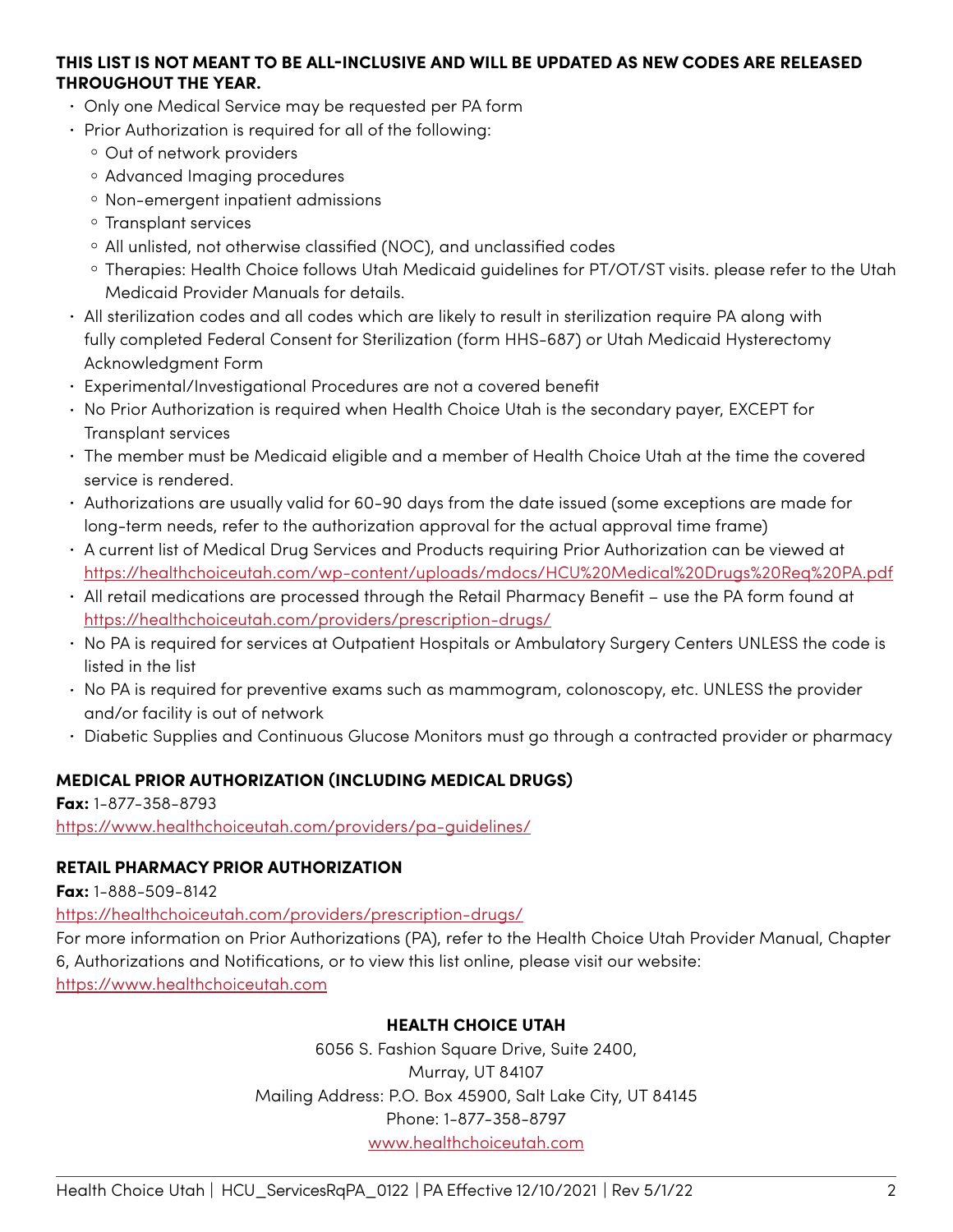#### **PA REQUIRED \*\*Unlisted Procedures (XXX99) require PA\*\* COMMENTS**

<span id="page-2-0"></span>Anesthesia

| 00402             | 01999                             |       |                    |       |       |                   |       |
|-------------------|-----------------------------------|-------|--------------------|-------|-------|-------------------|-------|
|                   | <b>DME &amp; Medical Supplies</b> |       |                    |       |       |                   |       |
| A4220             | A4226                             | A4290 | A4300              | A4301 | A4335 | A4421             | A4555 |
| A4600             | A4641                             | A4642 | A4649              | A4913 | A5500 | A5501             | A5502 |
| A5503             | A5504                             | A5505 | A5506              | A5507 | A5508 | A5510             | A5512 |
| A5513             | A5514                             | A6460 | A6461              | A6512 | A6549 | A6550             | A7000 |
| A7001             | A7002                             | A7003 | A7004              | A7007 | A7020 | A7025             | A7026 |
| A8004             | A9274                             | A9900 | A9999              | B4102 | B4103 | B4149             | B4150 |
| B4152             | B4153                             | B4154 | B4155              | B4157 | B4158 | B4159             | B4160 |
| B4161             | B4162                             | B9002 | B9998              | C1062 | C1713 | C1714             | C1715 |
| C1716             | C1717                             | C1719 | C1721              | C1722 | C1724 | C1725             | C1726 |
| C1727             | C1728                             | C1750 | C1752              | C1753 | C1754 | C1755             | C1756 |
| C1757             | C1758                             | C1759 | C1762              | C1763 | C1764 | C1767             | C1768 |
| C1772             | C1777                             | C1778 | C1787              | C1789 | C1813 | C1815             | C1816 |
| C1817             | C1820                             | C1822 | C1823              | C1874 | C1875 | C1876             | C1877 |
| C1878             | C1882                             | C1883 | C1884              | C1885 | C1886 | C1887             | C1888 |
| C1889             | C1891                             | C1895 | C1896              | C1897 | C1899 | C1900             | C2616 |
| C <sub>2617</sub> | C2623                             | C2625 | C <sub>2626</sub>  | C2630 | C2631 | C2634             | C2635 |
| C2636             | C <sub>26</sub> 37                | C2638 | C <sub>26</sub> 39 | C2640 | C2641 | C <sub>2642</sub> | C2643 |
| C2644             | C <sub>2645</sub>                 | C2698 | C <sub>2699</sub>  | C5271 | C5272 | C5273             | C5274 |
| C5275             | C5276                             | C5277 | C5278              | C9061 | C9063 | C9067             | C9084 |
| C9600             | C9601                             | C9602 | C9603              | C9604 | C9605 | C9606             | C9607 |
| C9608             | C9728                             | E0181 | E0182              | E0184 | E0185 | E0186             | E0187 |
| E0188             | E0189                             | E0190 | E0193              | E0194 | E0196 | E0197             | E0198 |
| E0199             | E0202                             | E0250 | E0251              | E0255 | E0256 | E0260             | E0261 |
| E0265             | E0266                             | E0270 | E0271              | E0277 | E0296 | E0297             | E0300 |
| E0301             | E0302                             | E0303 | E0304              | E0316 | E0371 | E0372             | E0373 |
| E0424             | E0425                             | E0430 | E0431              | E0433 | E0434 | E0435             | E0439 |
| E0440             | E0441                             | E0442 | E0443              | E0444 | E0447 | E0455             | E0457 |
| E0459             | E0462                             | E0465 | E0466              | E0467 | E0470 | E0471             | E0472 |
| E0480             | E0481                             | E0482 | E0483              | E0484 | E0486 | E0500             | E0565 |
| E0572             | E0574                             | E0575 | E0580              | E0585 | E0600 | E0601             | E0604 |
| E0610             | E0615                             | E0616 | E0617              | E0618 | E0619 | E0621             | E0629 |
| E0630             | E0635                             | E0636 | E0637              | E0638 | E0639 | E0640             | E0641 |
| E0642             | E0650                             | E0651 | E0652              | E0655 | E0656 | E0657             | E0660 |
| E0665             | E0666                             | E0667 | E0668              | E0669 | E0670 | E0671             | E0672 |
| E0673             | E0675                             | E0676 | E0691              | E0692 | E0693 | E0694             | E0747 |
| E0748             | E0749                             | E0760 | E0765              | E0766 | E0776 | E0782             | E0783 |

Unclassified drugs, biologics, immunosuppressive drug, compound drug, oral antiemetic drug, antineoplastic drugs require a prior authorization.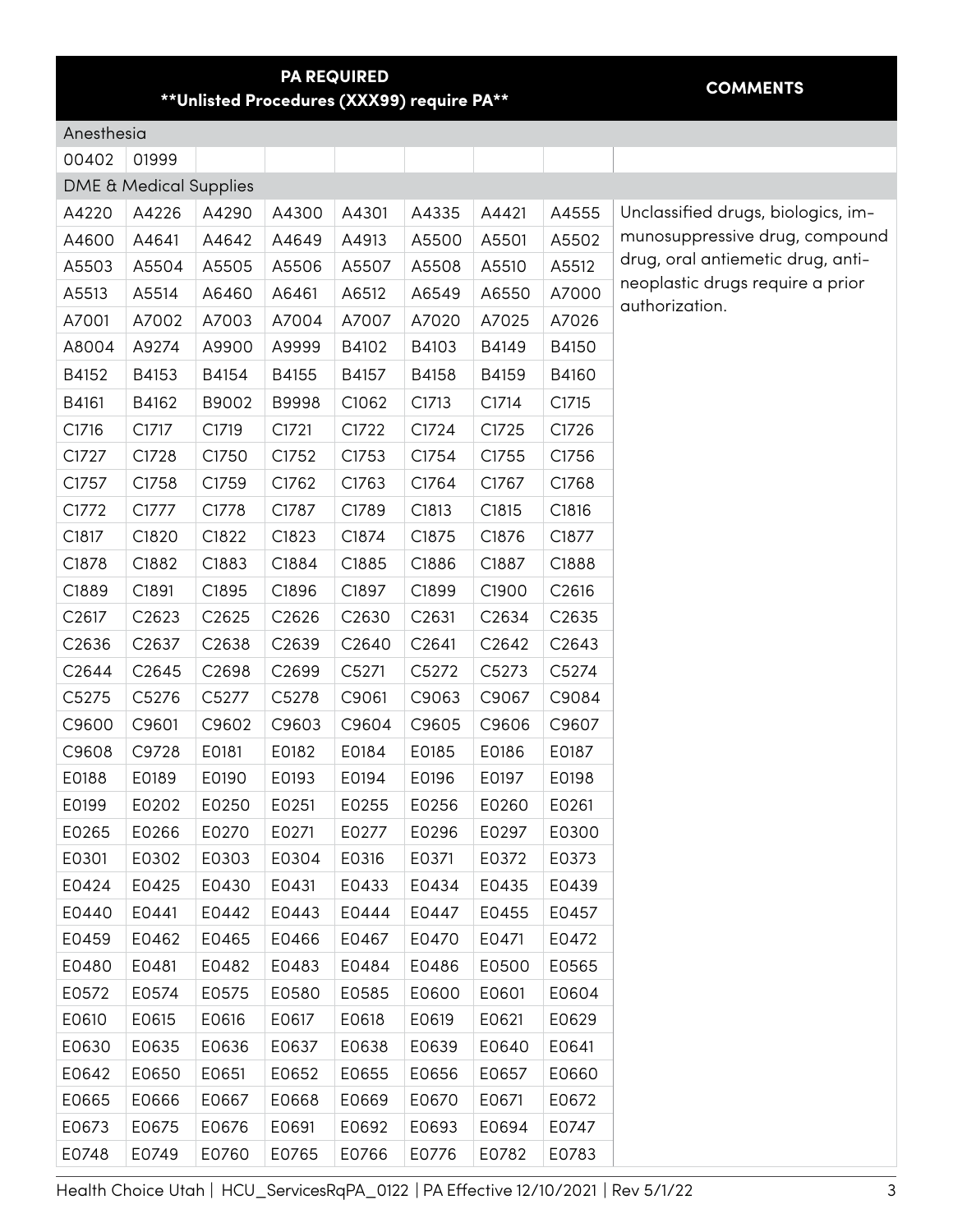|       |       |       |       | <b>PA REQUIRED</b> |                                             |       |       | <b>COMMENTS</b> |
|-------|-------|-------|-------|--------------------|---------------------------------------------|-------|-------|-----------------|
|       |       |       |       |                    | ** Unlisted Procedures (XXX99) require PA** |       |       |                 |
| E0784 | E0785 | E0787 | E0830 | E0910              | E0911                                       | E0920 | E0930 |                 |
| E0946 | E0947 | E0948 | E0951 | E0952              | E0953                                       | E0954 | E0955 |                 |
| E0956 | E0957 | E0958 | E0959 | E0960              | E0961                                       | E0966 | E0967 |                 |
| E0968 | E0969 | E0970 | E0971 | E0973              | E0974                                       | E0978 | E0980 |                 |
| E0981 | E0982 | E0983 | E0984 | E0985              | E0986                                       | E0988 | E0990 |                 |
| E0992 | E0994 | E0995 | E1002 | E1003              | E1004                                       | E1005 | E1006 |                 |
| E1007 | E1008 | E1009 | E1010 | E1011              | E1012                                       | E1014 | E1015 |                 |
| E1016 | E1017 | E1018 | E1020 | E1028              | E1029                                       | E1030 | E1035 |                 |
| E1036 | E1037 | E1038 | E1039 | E1050              | E1060                                       | E1070 | E1083 |                 |
| E1084 | E1085 | E1086 | E1087 | E1088              | E1089                                       | E1090 | E1092 |                 |
| E1093 | E1100 | E1110 | E1130 | E1140              | E1150                                       | E1160 | E1161 |                 |
| E1170 | E1171 | E1172 | E1180 | E1190              | E1195                                       | E1200 | E1220 |                 |
| E1221 | E1222 | E1223 | E1224 | E1225              | E1226                                       | E1227 | E1228 |                 |
| E1229 | E1230 | E1231 | E1232 | E1233              | E1234                                       | E1235 | E1236 |                 |
| E1237 | E1238 | E1239 | E1240 | E1250              | E1260                                       | E1270 | E1280 |                 |
| E1285 | E1290 | E1295 | E1296 | E1297              | E1298                                       | E1352 | E1390 |                 |
| E1391 | E1392 | E1399 | E1405 | E1406              | E1510                                       | E1520 | E1530 |                 |
| E1540 | E1550 | E1560 | E1570 | E1575              | E1580                                       | E1590 | E1592 |                 |
| E1594 | E1600 | E1610 | E1620 | E1630              | E1634                                       | E1635 | E1636 |                 |
| E1637 | E1699 | E1800 | E1801 | E1802              | E1805                                       | E1806 | E1810 |                 |
| E1812 | E1815 | E1816 | E1818 | E1820              | E1821                                       | E1825 | E1831 |                 |
| E1840 | E1841 | E2000 | E2201 | E2202              | E2203                                       | E2204 | E2205 |                 |
| E2206 | E2207 | E2208 | E2209 | E2210              | E2211                                       | E2212 | E2213 |                 |
| E2214 | E2215 | E2216 | E2217 | E2218              | E2219                                       | E2222 | E2227 |                 |
| E2228 | E2230 | E2231 | E2291 | E2292              | E2294                                       | E2295 | E2300 |                 |
| E2301 | E2310 | E2311 | E2312 | E2313              | E2321                                       | E2322 | E2323 |                 |
| E2324 | E2325 | E2326 | E2328 | E2330              | E2340                                       | E2341 | E2342 |                 |
| E2343 | E2366 | E2370 | E2373 | E2374              | E2375                                       | E2376 | E2377 |                 |
| E2381 | E2382 | E2383 | E2384 | E2385              | E2386                                       | E2387 | E2389 |                 |
| E2390 | E2391 | E2394 | E2402 | E2601              | E2602                                       | E2603 | E2604 |                 |
| E2605 | E2606 | E2607 | E2608 | E2609              | E2610                                       | E2611 | E2612 |                 |
| E2613 | E2614 | E2615 | E2616 | E2617              | E2619                                       | E2620 | E2621 |                 |
| E2622 | E2623 | E2624 | E2625 | E2626              | E2627                                       | E2628 | E2629 |                 |
| E2630 | E2631 | E2632 | E2633 | E8000              | E8001                                       | E8002 | K0001 |                 |
| K0002 | K0003 | K0004 | K0005 | K0006              | K0007                                       | K0008 | K0009 |                 |
| K0010 | K0011 | K0012 | K0013 | K0014              | K0015                                       | K0017 | K0018 |                 |
| K0019 | K0020 | K0037 | K0038 | K0039              | K0040                                       | K0041 | K0042 |                 |
| K0043 | K0044 | K0045 | K0046 | K0047              | K0050                                       | K0051 | K0052 |                 |
| K0053 | K0056 | K0065 | K0069 | K0070              | K0071                                       | K0072 | K0073 |                 |

Health Choice Utah | HCU\_ServicesRqPA\_0122 | PA Effective 12/10/2021 | Rev 5/1/22 4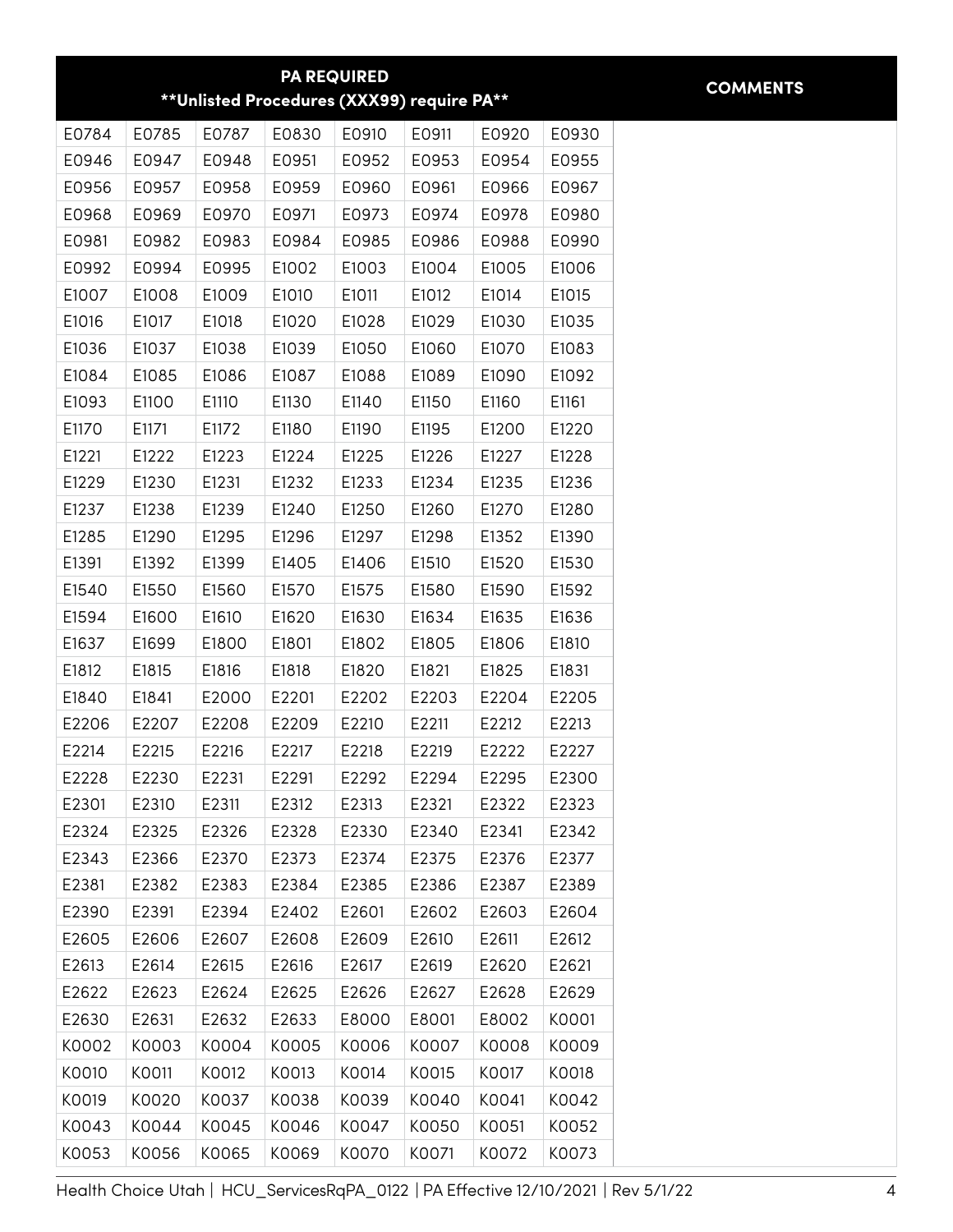<span id="page-4-0"></span>

|           |                           |       | ** Unlisted Procedures (XXX99) require PA** | <b>PA REQUIRED</b> |       |       |       | <b>COMMENTS</b>                               |
|-----------|---------------------------|-------|---------------------------------------------|--------------------|-------|-------|-------|-----------------------------------------------|
|           |                           |       |                                             |                    |       |       |       |                                               |
| K0077     | K0098                     | K0105 | K0108                                       | K0195              | K0462 | K0601 | K0602 | <b>Diabetic Supplies and Continuous</b>       |
| K0603     | K0604                     | K0605 | K0606                                       | K0607              | K0669 | K0730 | K0733 | Glucose Monitors must go                      |
| K0738     | K0739                     | K0740 | K0743                                       | K0744              | K0745 | K0746 | K0800 | through a contracted provider or<br>pharmacy. |
| K0801     | K0802                     | K0806 | K0807                                       | K0808              | K0812 | K0813 | K0814 |                                               |
| K0815     | K0816                     | K0820 | K0821                                       | K0822              | K0823 | K0824 | K0825 |                                               |
| K0826     | K0827                     | K0828 | K0829                                       | K0830              | K0831 | K0835 | K0836 |                                               |
| K0837     | K0838                     | K0839 | K0840                                       | K0841              | K0842 | K0843 | K0848 |                                               |
| K0849     | K0850                     | K0851 | K0852                                       | K0853              | K0854 | K0855 | K0856 |                                               |
| K0857     | K0858                     | K0859 | K0860                                       | K0861              | K0862 | K0863 | K0864 |                                               |
| K0868     | K0869                     | K0870 | K0871                                       | K0877              | K0878 | K0879 | K0880 |                                               |
| K0884     | K0885                     | K0886 | K0890                                       | K0891              | K0898 | K0899 | K0900 |                                               |
| K1007     | K1009                     | L0112 | L0113                                       | L0120              | L0984 | L1300 | L1310 |                                               |
| L1499     | L1810                     | L1832 | L1840                                       | L1843              | L1844 | L1845 | L1846 |                                               |
| L1847     | L1848                     | L1850 | L1852                                       | L1860              | L2360 | L2570 | L2600 |                                               |
| L2610     | L2620                     | L2622 | L2624                                       | L2627              | L2628 | L2630 | L2640 |                                               |
| L2650     | L2660                     | L2670 | L2680                                       | L2795              | L2999 | L3000 | L3010 |                                               |
| L3020     | L3031                     | L3040 | L3060                                       | L3201              | L3202 | L3203 | L3204 |                                               |
| L3206     | L3207                     | L3224 | L3225                                       | L3253              | L3265 | L3332 | L3334 |                                               |
| L3480     | L3967                     | L3971 | L3999                                       | L4000              | L4002 | L4010 | L4020 |                                               |
| L4030     | L4040                     | L4045 | L4050                                       | L4055              | L4060 | L4070 | L4080 |                                               |
| L4090     | L4100                     | L4110 | L4130                                       | L4205              | L4210 | L4394 | L4631 |                                               |
| Q4050     | Q4051                     | S1034 | S1035                                       | S8189              | V2199 | V2797 |       |                                               |
|           | Home Health Related       |       |                                             |                    |       |       |       |                                               |
| 99501     | 99502                     | 99504 | 99505                                       | 99506              | 99507 | 99507 | 99509 |                                               |
| 99511     | 99512                     | 99600 | 99600                                       | 99601              | 99602 | G0129 | G0151 |                                               |
| G0152     | G0153                     | G0155 | G0156                                       | G0157              | G0158 | G0159 | G0160 |                                               |
| G0161     | G0162                     | G0299 | G0300                                       | G0493              | G0494 | G0495 | G0496 |                                               |
| G2168     | G2169                     | Q5001 | Q5002                                       | Q5009              | S9340 | S9341 | S9342 |                                               |
| S9343     |                           |       |                                             |                    |       |       |       |                                               |
| Maternity |                           |       |                                             |                    |       |       |       |                                               |
| 59840     | 59841                     | 59850 | 59851                                       | 59852              | 59855 | 59856 | 59857 |                                               |
| 59897     | 59898                     | 59899 |                                             |                    |       |       |       |                                               |
|           | <b>Medical Diagnostic</b> |       |                                             |                    |       |       |       |                                               |
| G0453     |                           |       |                                             |                    |       |       |       |                                               |
|           | Miscellaneous Medical     |       |                                             |                    |       |       |       |                                               |
| 90399     | 90749                     | 90779 | 90867                                       | 90868              | 90869 | 90899 | 90999 |                                               |
| 91299     | 92311                     | 92312 | 92313                                       | 92499              | 92507 | 92508 | 92520 |                                               |
| 92521     | 92522                     | 92523 | 92524                                       | 92526              | 92606 | 92609 | 92630 |                                               |
| 92633     | 92700                     | 92928 | 92929                                       | 93619              | 93620 | 93621 | 93622 |                                               |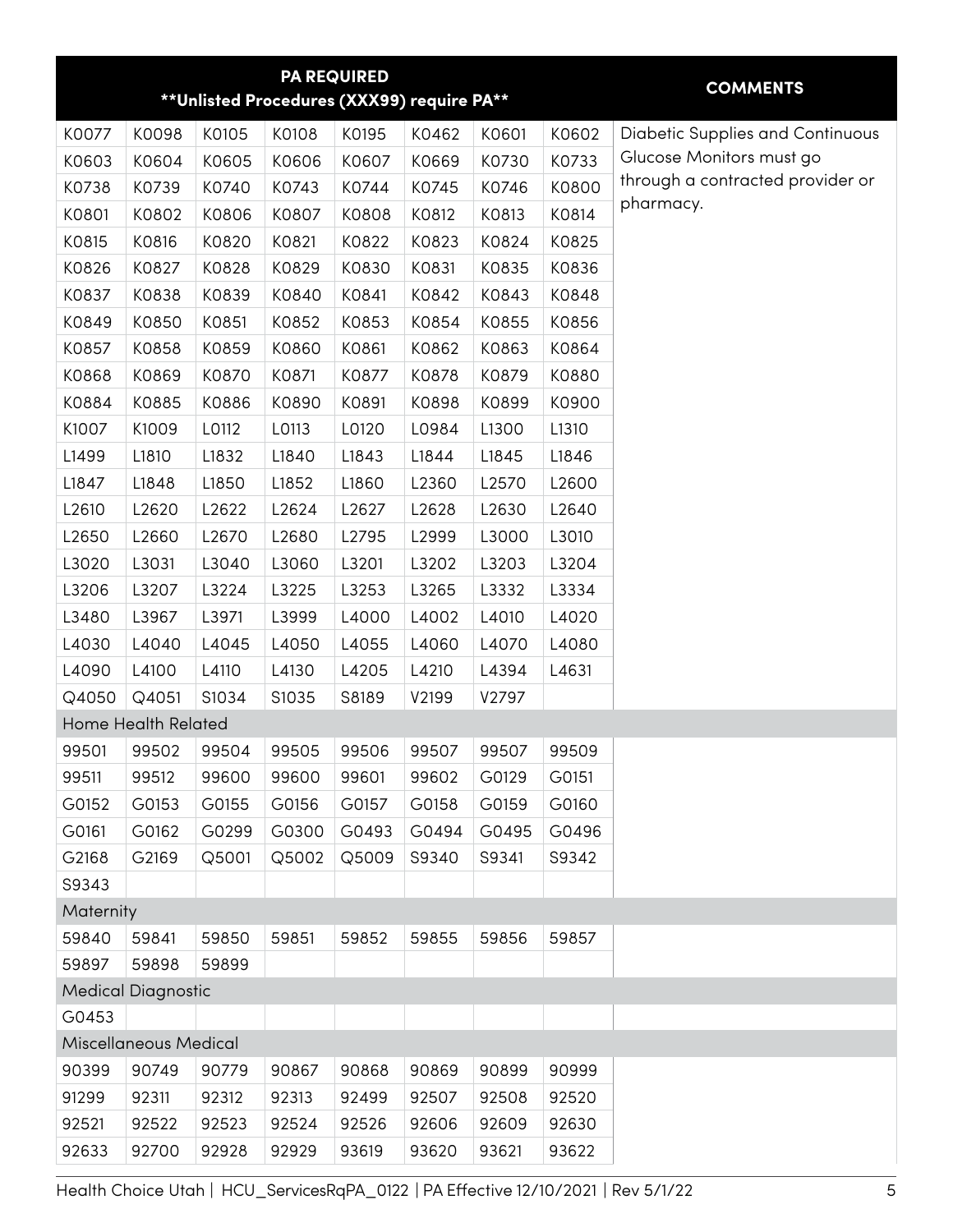<span id="page-5-0"></span>

|       |                        |       |                                             | <b>PA REQUIRED</b> |       |       |       |
|-------|------------------------|-------|---------------------------------------------|--------------------|-------|-------|-------|
|       |                        |       | ** Unlisted Procedures (XXX99) require PA** |                    |       |       |       |
| 93624 | 93650                  | 93653 | 93654                                       | 93799              | 94799 | 95199 | 95700 |
| 95705 | 95706                  | 95707 | 95708                                       | 95709              | 95710 | 95711 | 95712 |
| 95713 | 95714                  | 95715 | 95716                                       | 95717              | 95718 | 95719 | 95720 |
| 95721 | 95722                  | 95723 | 95724                                       | 95725              | 95726 | 95940 | 95941 |
| 95999 | 96110                  | 96549 | 96999                                       | 97010              | 97012 | 97014 | 97016 |
| 97018 | 97022                  | 97024 | 97026                                       | 97028              | 97032 | 97033 | 97034 |
| 97035 | 97036                  | 97039 | 97110                                       | 97112              | 97113 | 97116 | 97124 |
| 97129 | 97130                  | 97139 | 97140                                       | 97150              | 97153 | 97154 | 97155 |
| 97156 | 97157                  | 97158 | 97164                                       | 97166              | 97167 | 97168 | 97530 |
| 97533 | 97535                  | 97537 | 97542                                       | 97545              | 97546 | 97605 | 97606 |
| 97607 | 97608                  | 97750 | 97755                                       | 97760              | 97761 | 97763 | 97799 |
| 99183 | 99199                  | 99429 | 99499                                       | G0277              | G0283 | G0410 | G0411 |
| G0455 | V2799                  | V5299 | V5362                                       | V5363              | V5364 |       |       |
|       |                        |       | Outpatient Psych/Alcohol Drug Abuse         |                    |       |       |       |
| H0018 | H2036                  |       |                                             |                    |       |       |       |
|       | Pathology & Laboratory |       |                                             |                    |       |       |       |
| 80299 | 81099                  | 81105 | 81106                                       | 81107              | 81108 | 81109 | 81110 |
| 81111 | 81112                  | 81120 | 81121                                       | 81161              | 81162 | 81163 | 81164 |
| 81165 | 81166                  | 81167 | 81168                                       | 81170              | 81171 | 81172 | 81173 |
| 81174 | 81175                  | 81176 | 81187                                       | 81188              | 81189 | 81190 | 81191 |
| 81192 | 81193                  | 81194 | 81200                                       | 81201              | 81202 | 81203 | 81204 |
| 81205 | 81206                  | 81207 | 81208                                       | 81209              | 81210 | 81212 | 81215 |
| 81216 | 81217                  | 81218 | 81219                                       | 81220              | 81221 | 81222 | 81223 |
| 81224 | 81227                  | 81228 | 81229                                       | 81234              | 81235 | 81236 | 81237 |
| 81238 | 81239                  | 81240 | 81241                                       | 81242              | 81243 | 81244 | 81245 |
| 81246 | 81250                  | 81251 | 81252                                       | 81253              | 81254 | 81255 | 81256 |
| 81257 | 81258                  | 81259 | 81260                                       | 81261              | 81262 | 81263 | 81264 |
| 81265 | 81266                  | 81267 | 81268                                       | 81269              | 81270 | 81271 | 81272 |
| 81273 | 81274                  | 81275 | 81276                                       | 81278              | 81279 | 81283 | 81287 |
| 81288 | 81290                  | 81292 | 81293                                       | 81294              | 81295 | 81296 | 81297 |
| 81298 | 81299                  | 81300 | 81301                                       | 81302              | 81303 | 81304 | 81305 |
| 81307 | 81308                  | 81309 | 81310                                       | 81311              | 81314 | 81315 | 81316 |
| 81317 | 81318                  | 81319 | 81320                                       | 81321              | 81322 | 81323 | 81324 |
| 81325 | 81326                  | 81329 | 81330                                       | 81331              | 81332 | 81336 | 81337 |
| 81338 | 81339                  | 81340 | 81341                                       | 81342              | 81343 | 81344 | 81345 |
| 81347 | 81348                  | 81350 | 81351                                       | 81352              | 81353 | 81357 | 81360 |
| 81361 | 81362                  | 81363 | 81364                                       | 81370              | 81371 | 81373 | 81375 |
| 81376 | 81377                  | 81378 | 81379                                       | 81380              | 81381 | 81382 | 81383 |
| 81400 | 81401                  | 81402 | 81403                                       | 81404              | 81405 | 81406 | 81407 |

Health Choice Utah | HCU\_ServicesRqPA\_0122 | PA Effective 12/10/2021 | Rev 5/1/22 6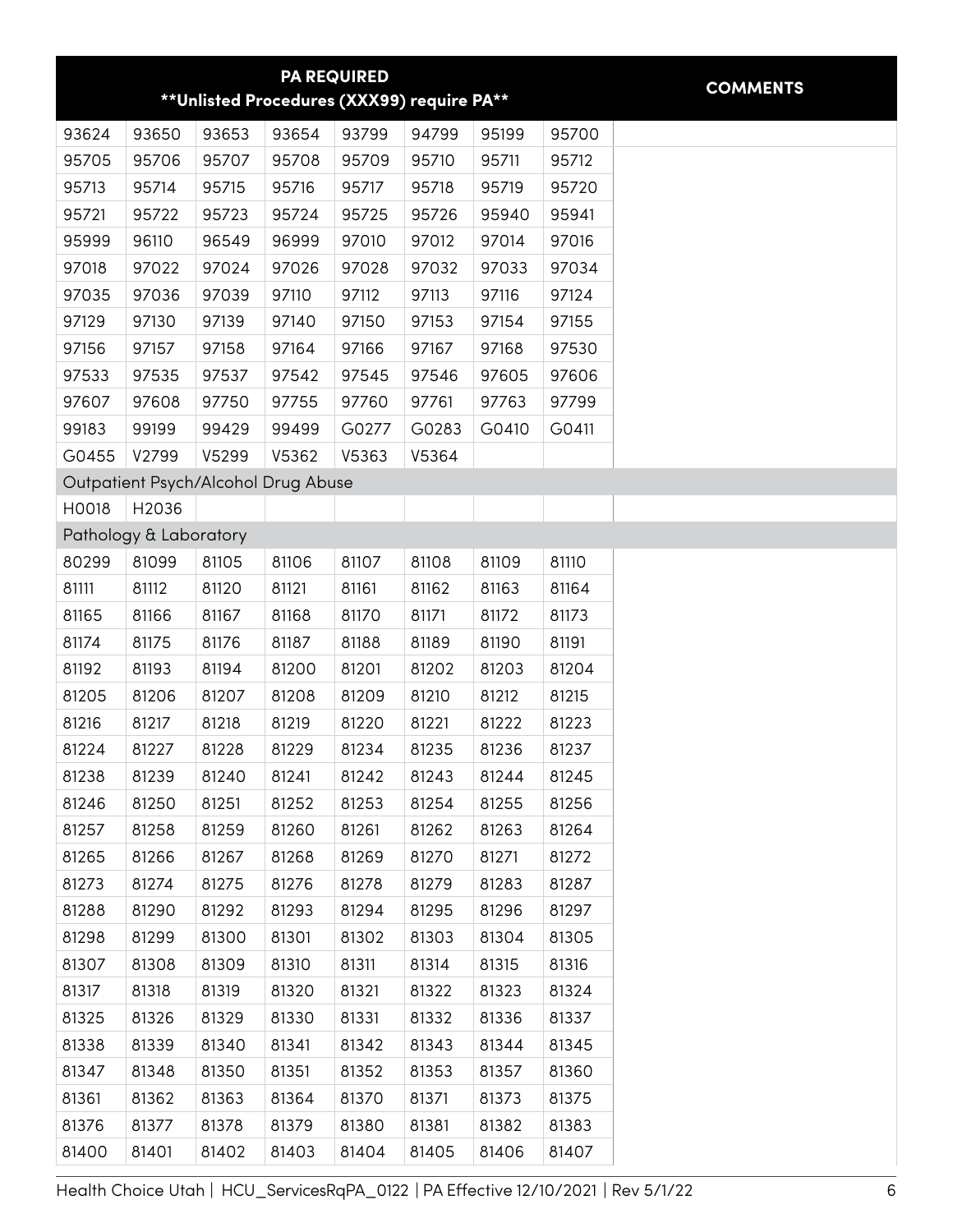<span id="page-6-0"></span>

|             |       |       |       | <b>PA REQUIRED</b>                          |       |       |       |
|-------------|-------|-------|-------|---------------------------------------------|-------|-------|-------|
|             |       |       |       | ** Unlisted Procedures (XXX99) require PA** |       |       |       |
| 81408       | 81410 | 81411 | 81412 | 81413                                       | 81414 | 81415 | 81416 |
| 81417       | 81419 | 81420 | 81430 | 81431                                       | 81432 | 81433 | 81434 |
| 81435       | 81436 | 81437 | 81438 | 81439                                       | 81440 | 81442 | 81443 |
| 81445       | 81450 | 81479 | 81507 | 81518                                       | 81519 | 81520 | 81521 |
| 81522       | 81540 | 81541 | 81546 | 81554                                       | 81595 | 81599 | 84999 |
| 85999       | 86355 | 86356 | 86357 | 86359                                       | 86360 | 86361 | 86367 |
| 86486       | 86849 | 86999 | 87999 | 88099                                       | 88182 | 88199 | 88245 |
| 88248       | 88249 | 88261 | 88262 | 88263                                       | 88264 | 88267 | 88269 |
| 88271       | 88272 | 88273 | 88274 | 88275                                       | 88280 | 88283 | 88285 |
| 88289       | 88291 | 88299 | 88399 | 88749                                       | 89240 | 89398 | G0452 |
| S3800       | S3840 | S3841 | S3842 | S3853                                       | S3861 | S3870 |       |
| Prosthetics |       |       |       |                                             |       |       |       |
| L5050       | L5060 | L5100 | L5105 | L5150                                       | L5160 | L5200 | L5210 |
| L5220       | L5230 | L5250 | L5270 | L5280                                       | L5301 | L5312 | L5321 |
| L5331       | L5341 | L5500 | L5505 | L5520                                       | L5530 | L5535 | L5540 |
| L5560       | L5570 | L5580 | L5585 | L5590                                       | L5595 | L5600 | L5610 |
| L5611       | L5613 | L5614 | L5616 | L5617                                       | L5618 | L5620 | L5622 |
| L5624       | L5626 | L5628 | L5629 | L5630                                       | L5631 | L5632 | L5634 |
| L5636       | L5637 | L5638 | L5639 | L5640                                       | L5642 | L5643 | L5644 |
| L5645       | L5646 | L5647 | L5648 | L5649                                       | L5650 | L5651 | L5652 |
| L5653       | L5654 | L5655 | L5656 | L5658                                       | L5661 | L5665 | L5666 |
| L5668       | L5670 | L5671 | L5672 | L5673                                       | L5676 | L5677 | L5678 |
| L5679       | L5680 | L5681 | L5682 | L5683                                       | L5684 | L5685 | L5686 |
| L5688       | L5690 | L5692 | L5694 | L5695                                       | L5696 | L5697 | L5698 |
| L5699       | L5700 | L5701 | L5702 | L5703                                       | L5704 | L5705 | L5706 |
| L5707       | L5710 | L5711 | L5712 | L5714                                       | L5716 | L5718 | L5722 |
| L5724       | L5726 | L5728 | L5780 | L5781                                       | L5782 | L5785 | L5790 |
| L5795       | L5810 | L5811 | L5812 | L5814                                       | L5816 | L5818 | L5822 |
| L5824       | L5826 | L5828 | L5830 | L5840                                       | L5845 | L5848 | L5850 |
| L5855       | L5856 | L5857 | L5858 | L5859                                       | L5910 | L5920 | L5925 |
| L5930       | L5940 | L5950 | L5960 | L5961                                       | L5962 | L5964 | L5966 |
| L5968       | L5969 | L5970 | L5971 | L5972                                       | L5973 | L5974 | L5975 |
| L5976       | L5978 | L5979 | L5980 | L5981                                       | L5982 | L5984 | L5985 |
| L5986       | L5987 | L5988 | L5990 | L5999                                       | L6000 | L6010 | L6020 |
| L6026       | L6050 | L6055 | L6100 | L6110                                       | L6120 | L6130 | L6200 |
| L6205       | L6250 | L6300 | L6310 | L6320                                       | L6350 | L6360 | L6370 |
| L6380       | L6382 | L6384 | L6386 | L6388                                       | L6400 | L6450 | L6500 |
| L6550       | L6570 | L6580 | L6582 | L6584                                       | L6586 | L6588 | L6590 |
| L6600       | L6605 | L6610 | L6611 | L6615                                       | L6616 | L6620 | L6621 |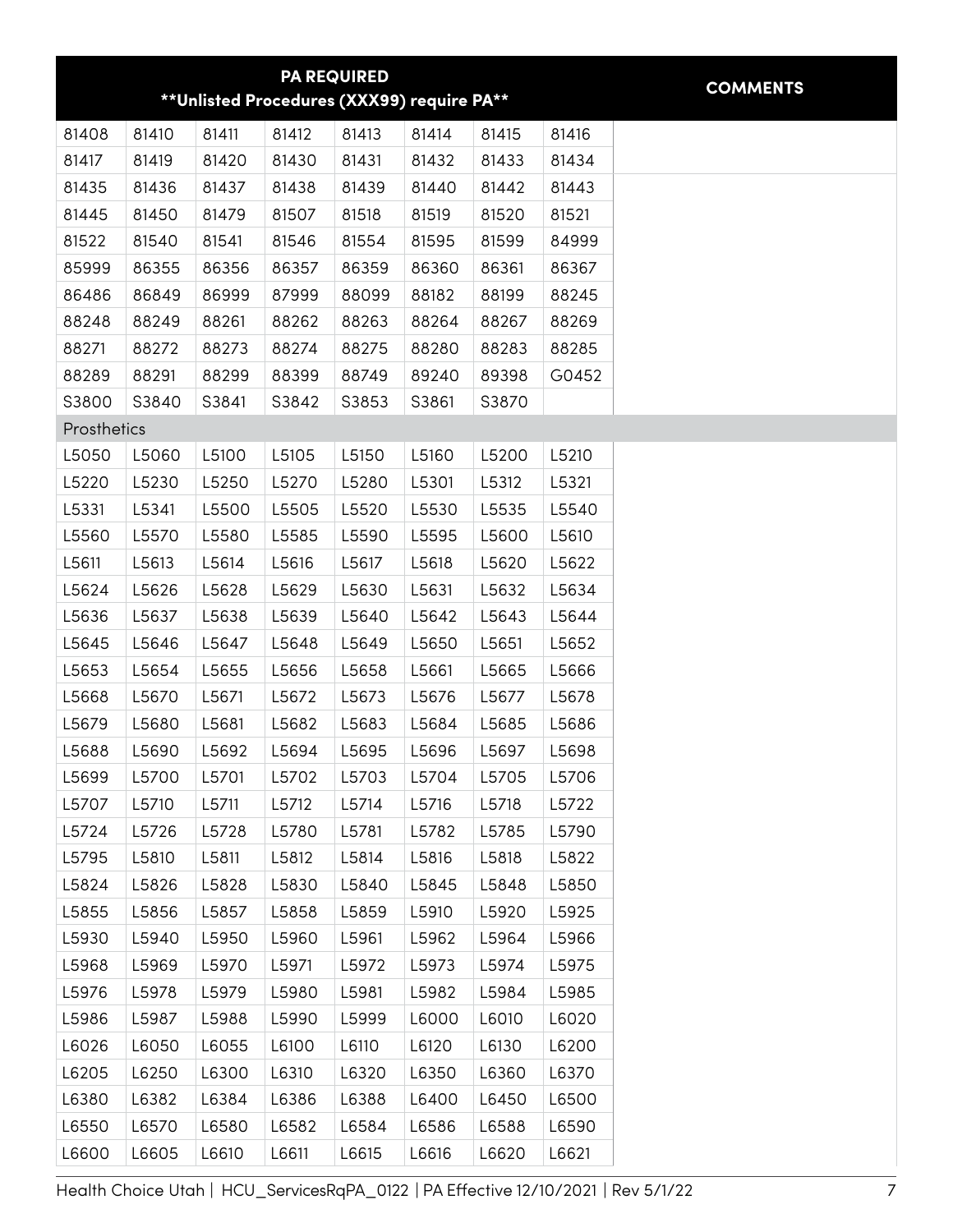<span id="page-7-0"></span>

|       |                        |       | ** Unlisted Procedures (XXX99) require PA** | <b>PA REQUIRED</b> |       |       |       | <b>COMMENTS</b> |
|-------|------------------------|-------|---------------------------------------------|--------------------|-------|-------|-------|-----------------|
| L6623 | L6624                  | L6625 | L6628                                       | L6629              | L6630 | L6632 | L6635 |                 |
| L6637 | L6638                  | L6640 | L6641                                       | L6642              | L6645 | L6646 | L6647 |                 |
| L6648 | L6650                  | L6655 | L6660                                       | L6665              | L6670 | L6672 | L6675 |                 |
| L6676 | L6677                  | L6680 | L6682                                       | L6684              | L6686 | L6687 | L6688 |                 |
| L6689 | L6690                  | L6691 | L6692                                       | L6693              | L6694 | L6695 | L6696 |                 |
| L6697 | L6698                  | L6703 | L6704                                       | L6706              | L6707 | L6708 | L6709 |                 |
| L6711 | L6712                  | L6713 | L6714                                       | L6715              | L6721 | L6722 | L6805 |                 |
| L6810 | L6880                  | L6881 | L6882                                       | L6883              | L6884 | L6885 | L6890 |                 |
| L6895 | L6900                  | L6905 | L6910                                       | L6915              | L6920 | L6925 | L6930 |                 |
| L6935 | L6940                  | L6945 | L6950                                       | L6955              | L6960 | L6965 | L6970 |                 |
| L6975 | L7007                  | L7008 | L7009                                       | L7040              | L7045 | L7170 | L7180 |                 |
| L7181 | L7185                  | L7186 | L7190                                       | L7191              | L7259 | L7360 | L7364 |                 |
| L7400 | L7401                  | L7402 | L7403                                       | L7404              | L7405 | L7499 | L7510 |                 |
| L7600 | L7700                  | L8000 | L8001                                       | L8002              | L8015 | L8020 | L8030 |                 |
| L8031 | L8032                  | L8035 | L8039                                       | L8040              | L8041 | L8042 | L8043 |                 |
| L8044 | L8045                  | L8046 | L8047                                       | L8048              | L8049 | L8400 | L8410 |                 |
| L8415 | L8417                  | L8420 | L8430                                       | L8435              | L8440 | L8460 | L8465 |                 |
| L8470 | L8480                  | L8485 | L8499                                       | L8500              | L8501 | L8505 | L8507 |                 |
| L8509 | L8510                  | L8511 | L8512                                       | L8513              | L8514 | L8515 | L8600 |                 |
| L8603 | L8604                  | L8605 | L8606                                       | L8607              | L8609 | L8612 | L8613 |                 |
| L8614 | L8615                  | L8616 | L8617                                       | L8618              | L8619 | L8623 | L8624 |                 |
| L8625 | L8627                  | L8628 | L8629                                       | L8631              | L8641 | L8642 | L8658 |                 |
| L8659 | L8670                  | L8679 | L8680                                       | L8681              | L8682 | L8683 | L8684 |                 |
| L8685 | L8686                  | L8687 | L8688                                       | L8689              | L8690 | L8691 | L8692 |                 |
| L8693 | L8694                  | L8695 | L8696                                       | L8698              | L8699 | L9900 |       |                 |
|       | Radiology - Diagnostic |       |                                             |                    |       |       |       |                 |
| 70540 | 70542                  | 70543 | 70544                                       | 70545              | 70546 | 70547 | 70548 |                 |
| 70549 | 70551                  | 70552 | 70553                                       | 70554              | 70555 | 71550 | 71551 |                 |
| 71552 | 71555                  | 72141 | 72142                                       | 72146              | 72147 | 72148 | 72149 |                 |
| 72156 | 72157                  | 72158 | 72159                                       | 72195              | 72196 | 72197 | 72198 |                 |
| 73218 | 73219                  | 73220 | 73221                                       | 73222              | 73223 | 73225 | 73718 |                 |
| 73719 | 73720                  | 73721 | 73722                                       | 73723              | 73725 | 74181 | 74182 |                 |
| 74183 | 74185                  | 74712 | 74713                                       | 75894              | 76390 | 76391 | 76496 |                 |
| 76497 | 76498                  | 76499 | 76999                                       | 77013              | 77046 | 77047 | 77048 |                 |
| 77049 | 77078                  | 77084 | 78099                                       | 78199              | 78299 | 78399 | 78429 |                 |
| 78430 | 78431                  | 78432 | 78433                                       | 78451              | 78459 | 78472 | 78473 |                 |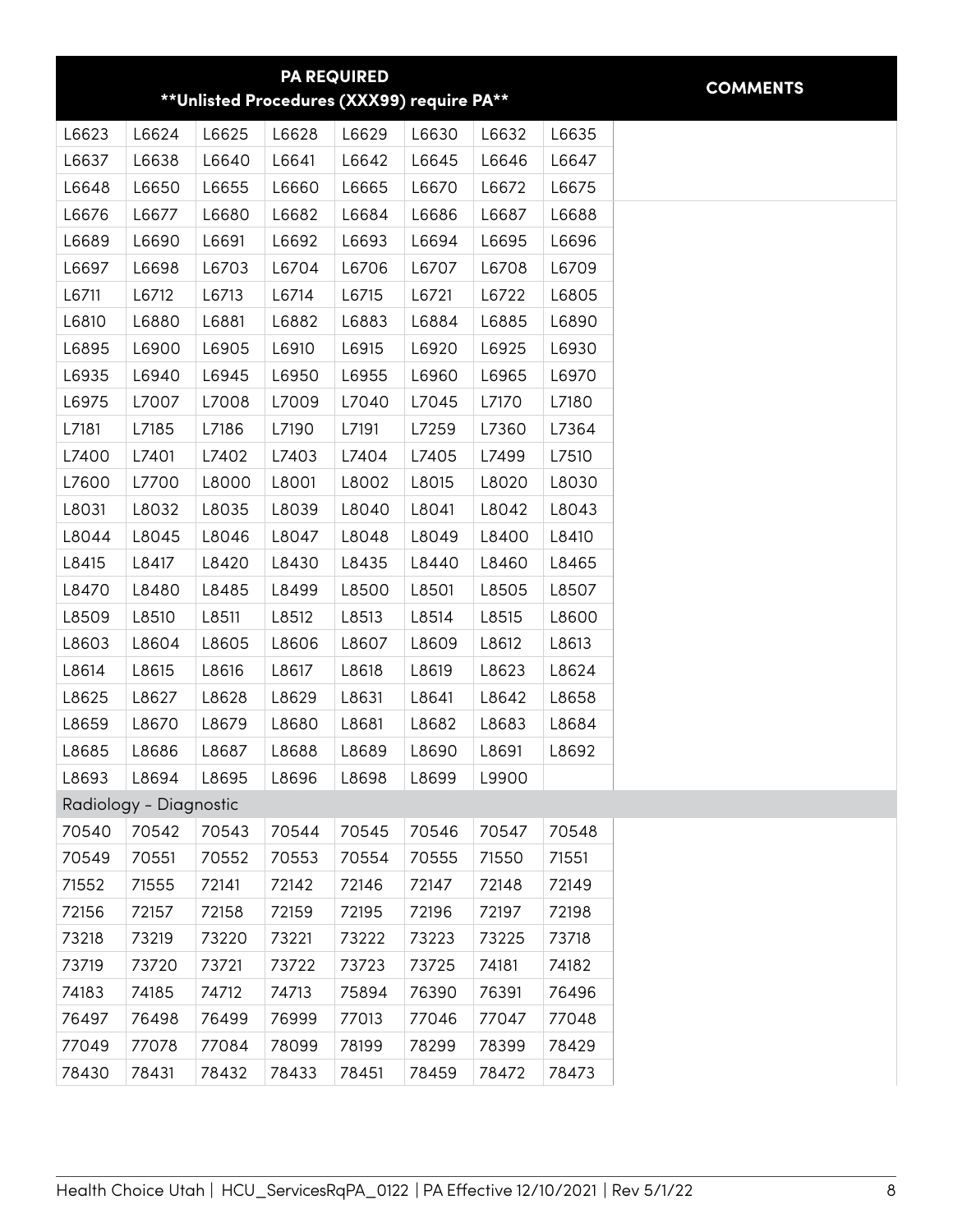<span id="page-8-0"></span>

|       |                                 |       |       | <b>PA REQUIRED</b> | ** Unlisted Procedures (XXX99) require PA** |       |       | <b>COMMENTS</b> |
|-------|---------------------------------|-------|-------|--------------------|---------------------------------------------|-------|-------|-----------------|
| 78481 | 78483                           | 78491 | 78492 | 78494              | 78496                                       | 78499 | 78599 |                 |
| 78608 | 78609                           | 78699 | 78799 | 78811              | 78812                                       | 78813 | 78814 |                 |
| 78815 | 78816                           | 78999 | 79445 | 79999              | C9762                                       | C9763 | G0235 |                 |
| G0297 |                                 |       |       |                    |                                             |       |       |                 |
|       | Radiology - Therapeutic         |       |       |                    |                                             |       |       |                 |
| 77299 | 77371                           | 77372 | 77373 | 77387              | 77399                                       | 77432 | 77435 |                 |
| 77499 | 77520                           | 77522 | 77523 | 77525              | 77610                                       | 77615 | 77620 |                 |
| 77799 | G0339                           | G0340 | G6016 | 0398T              |                                             |       |       |                 |
|       | Surgery - Auditory System       |       |       |                    |                                             |       |       |                 |
| 69300 | 69399                           | 69711 | 69799 | 69930              | 69949                                       | 69979 |       |                 |
|       | Surgery - Cardiovascular System |       |       |                    |                                             |       |       |                 |
| 33230 | 33231                           | 33240 | 33249 | 33270              | 33361                                       | 33362 | 33363 |                 |
| 33364 | 33365                           | 33366 | 33367 | 33368              | 33369                                       | 33405 | 33406 |                 |
| 33411 | 33412                           | 33413 | 33418 | 33419              | 33465                                       | 33475 | 33477 |                 |
| 33927 | 33928                           | 33930 | 33933 | 33935              | 33940                                       | 33944 | 33945 |                 |
| 33975 | 33976                           | 33979 | 33995 | 33999              | 34701                                       | 34702 | 34703 |                 |
| 34704 | 34705                           | 34706 | 34707 | 34708              | 34709                                       | 34710 | 34711 |                 |
| 34712 | 34713                           | 34714 | 34715 | 34716              | 35601                                       | 35606 | 35612 |                 |
| 35616 | 35621                           | 35623 | 35626 | 35631              | 35632                                       | 35633 | 35634 |                 |
| 35636 | 35637                           | 35638 | 35642 | 35645              | 35646                                       | 35647 | 35650 |                 |
| 35654 | 35663                           | 36299 | 36465 | 36466              | 36470                                       | 36471 | 36473 |                 |
| 36474 | 36475                           | 36476 | 36478 | 36479              | 36482                                       | 36483 | 37215 |                 |
| 37216 | 37217                           | 37238 | 37239 | 37241              | 37243                                       | 37246 | 37247 |                 |
| 37248 | 37249                           | 37501 | 37700 | 37718              | 37722                                       | 37735 | 37760 |                 |
| 37761 | 37765                           | 37766 | 37780 | 37785              | 37799                                       |       |       |                 |
|       | Surgery - Digestive System      |       |       |                    |                                             |       |       |                 |
| 40799 | 40899                           | 41019 | 41120 | 41512              | 41599                                       | 41899 | 42140 |                 |
| 42145 | 42160                           | 42299 | 42699 | 42999              | 43236                                       | 43253 | 43279 |                 |
| 43289 | 43499                           | 43633 | 43644 | 43645              | 43647                                       | 43648 | 43659 |                 |
| 43775 | 43845                           | 43846 | 43848 | 43860              | 43865                                       | 43886 | 43887 |                 |
| 43999 | 44135                           | 44136 | 44238 | 44705              | 44799                                       | 44899 | 44979 |                 |
| 45399 | 45499                           | 45999 | 46999 | 47135              | 47143                                       | 47144 | 47145 |                 |
| 47146 | 47147                           | 47370 | 47371 | 47379              | 47380                                       | 47381 | 47382 |                 |
| 47383 | 47399                           | 47579 | 47999 | 48160              | 48551                                       | 48552 | 48554 |                 |
| 48999 | 49329                           | 49560 | 49565 | 49652              | 49654                                       | 49656 | 49659 |                 |
| 49999 |                                 |       |       |                    |                                             |       |       |                 |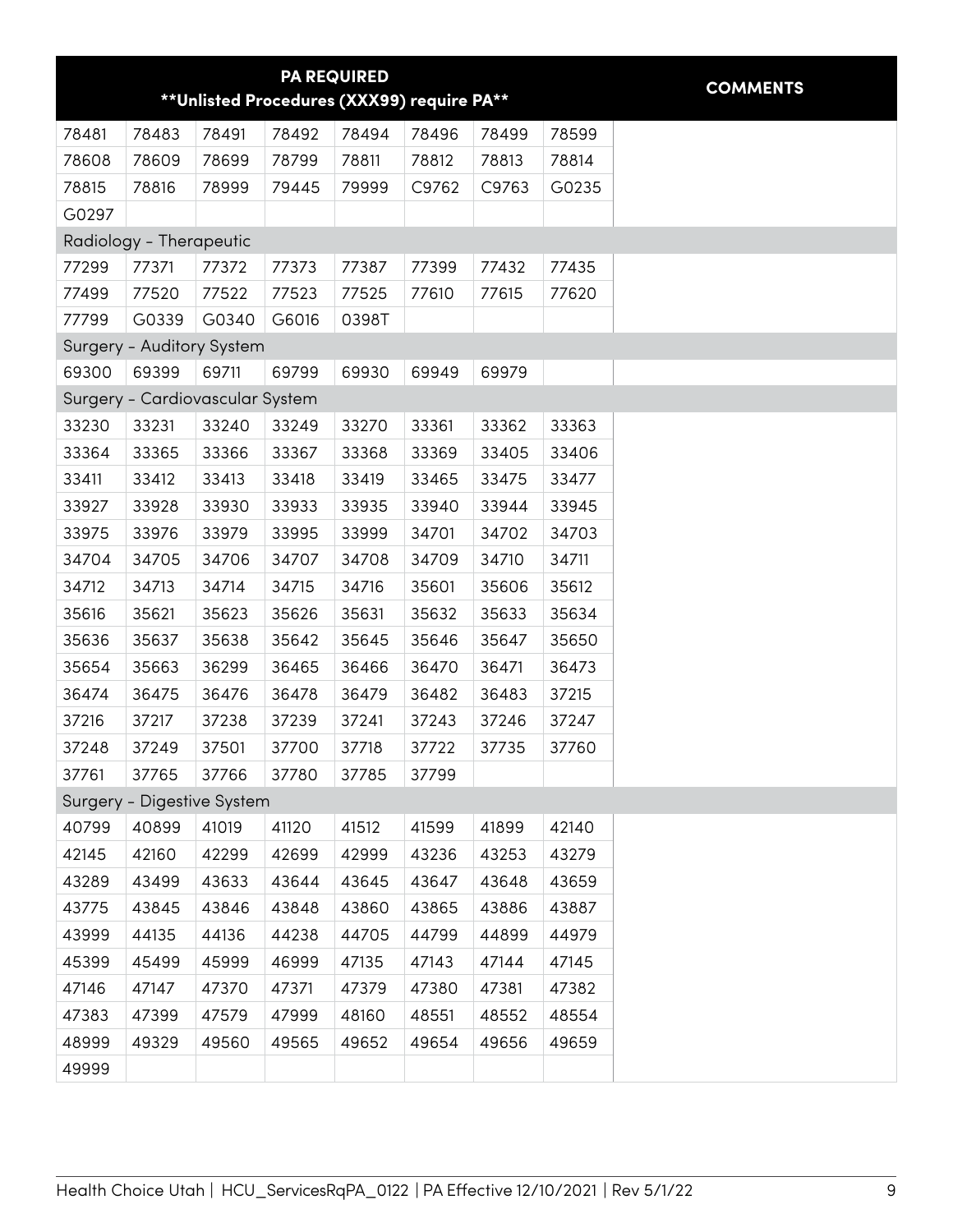<span id="page-9-0"></span>

|       |                                 | ** Unlisted Procedures (XXX99) require PA** |       | <b>PA REQUIRED</b> |       |       |       | <b>COMMENTS</b>                    |
|-------|---------------------------------|---------------------------------------------|-------|--------------------|-------|-------|-------|------------------------------------|
|       | Surgery - Eye & Ocular Adnexa   |                                             |       |                    |       |       |       |                                    |
| 65785 | 66179                           | 66180                                       | 66183 | 66184              | 66185 | 66999 | 67299 |                                    |
| 67399 | 67599                           | 67900                                       | 67901 | 67902              | 67903 | 67904 | 67906 |                                    |
| 67908 | 67909                           | 67950                                       | 67999 | 68399              | 68899 | 0191T | 0402T |                                    |
| C9770 |                                 |                                             |       |                    |       |       |       |                                    |
|       | Surgery - Female Genital System |                                             |       |                    |       |       |       |                                    |
| 56625 | 56800                           | 56805                                       | 57110 | 57291              | 57292 | 57335 | 58140 | PA required for permanent ster-    |
| 58145 | 58146                           | 58150                                       | 58152 | 58180              | 58260 | 58262 | 58263 | ilization and hysterectomy. Must   |
| 58267 | 58270                           | 58275                                       | 58280 | 58285              | 58290 | 58291 | 58292 | submit consent form with request.  |
| 58294 | 58350                           | 58540                                       | 58541 | 58542              | 58543 | 58544 | 58545 | No PA required for spontaneous     |
| 58546 | 58550                           | 58552                                       | 58553 | 58554              | 58563 | 58570 | 58571 | abortions. PA required for planned |
| 58572 | 58573                           | 58578                                       | 58579 | 58660              | 58661 | 58673 | 58679 | pregnancy terminations.            |
| 58700 | 58720                           | 58740                                       | 58760 | 58770              | 58920 | 58940 | 58999 |                                    |
| 38129 |                                 |                                             |       |                    |       |       |       |                                    |
|       | Surgery - Hemic & Lymphatic     |                                             |       |                    |       |       |       |                                    |
| 38205 | 38206                           | 38230                                       | 38232 | 38240              | 38241 | 38242 | 38243 |                                    |
| 38589 | 38999                           |                                             |       |                    |       |       |       |                                    |
|       | Surgery - Integumentary         |                                             |       |                    |       |       |       |                                    |
| 11950 | 11951                           | 11952                                       | 11954 | 11980              | 15115 | 15116 | 15120 |                                    |
| 15121 | 15135                           | 15136                                       | 15155 | 15156              | 15157 | 15220 | 15221 |                                    |
| 15275 | 15276                           | 15277                                       | 15278 | 15734              | 15769 | 15771 | 15772 |                                    |
| 15773 | 15774                           | 15777                                       | 15820 | 15821              | 15822 | 15823 | 15830 |                                    |
| 15847 | 17106                           | 17107                                       | 17108 | 17999              | 19296 | 19297 | 19298 |                                    |
| 19300 | 19303                           | 19316                                       | 19318 | 19325              | 19328 | 19330 | 19340 |                                    |
| 19342 | 19350                           | 19355                                       | 19357 | 19361              | 19364 | 19367 | 19368 |                                    |
| 19369 | 19370                           | 19371                                       | 19380 | 19396              | 19499 | 0479T | 0480T |                                    |
|       | Surgery - Male Genital System   |                                             |       |                    |       |       |       |                                    |
| 54125 | 54400                           | 54401                                       | 54520 | 54660              | 54690 | 54699 | 55150 | PA required for permanent steril-  |
| 55175 | 55180                           | 55500                                       | 55530 | 55535              | 55550 | 55559 | 55899 | ization. Must submit consent form  |
|       |                                 |                                             |       |                    |       |       |       | with request.                      |
|       | Surgery - Musculoskeletal       |                                             |       |                    |       |       |       |                                    |
| 20700 | 20701                           | 20932                                       | 20933 | 20934              | 20982 | 20999 | 21010 |                                    |
| 21050 | 21081                           | 21085                                       | 21089 | 21110              | 21120 | 21121 | 21122 |                                    |
| 21123 | 21125                           | 21127                                       | 21141 | 21142              | 21143 | 21145 | 21146 |                                    |
| 21147 | 21150                           | 21151                                       | 21154 | 21155              | 21159 | 21160 | 21188 |                                    |
| 21193 | 21194                           | 21195                                       | 21196 | 21198              | 21199 | 21206 | 21208 |                                    |
| 21209 | 21210                           | 21215                                       | 21230 | 21235              | 21240 | 21242 | 21243 |                                    |
| 21244 | 21245                           | 21246                                       | 21247 | 21248              | 21249 | 21255 | 21275 |                                    |
| 21295 | 21296                           | 21299                                       | 21499 | 21685              | 21899 | 22206 | 22207 |                                    |

Health Choice Utah | HCU\_ServicesRqPA\_0122 | PA Effective 12/10/2021 | Rev 5/1/22 10 10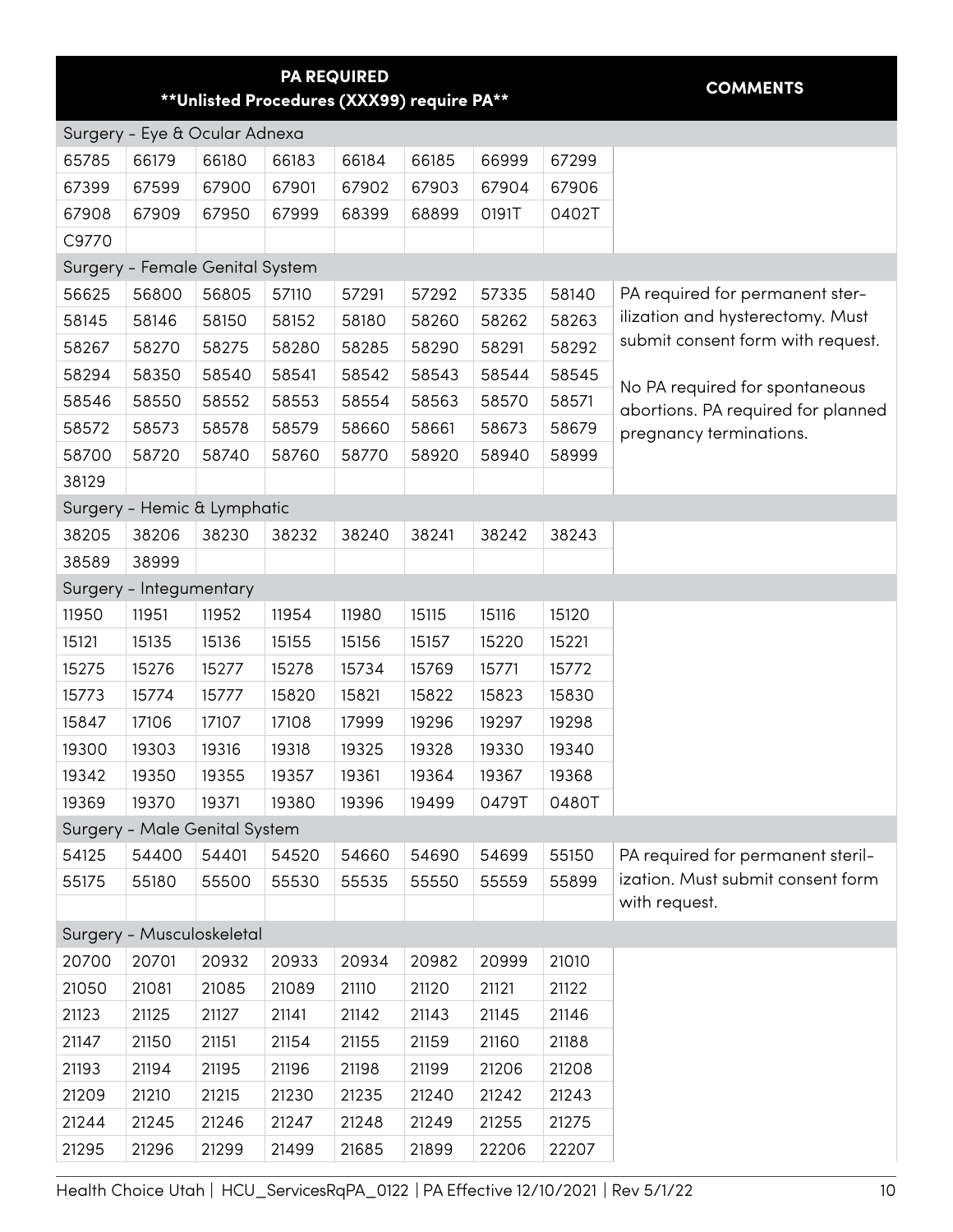<span id="page-10-0"></span>

|                |                          |                |                                            | <b>PA REQUIRED</b> |                |                |                |
|----------------|--------------------------|----------------|--------------------------------------------|--------------------|----------------|----------------|----------------|
|                |                          |                | **Unlisted Procedures (XXX99) require PA** |                    |                |                |                |
| 22210          | 22212                    | 22214          | 22220                                      | 22224              | 22510          | 22511          | 22512          |
| 22513          | 22514                    | 22515          | 22527                                      | 22532              | 22533          | 22534          | 22548          |
| 22551          | 22552                    | 22554          | 22556                                      | 22558              | 22585          | 22586          | 22590          |
| 22595          | 22600                    | 22610          | 22612                                      | 22614              | 22630          | 22632          | 22633          |
| 22634          | 22800                    | 22802          | 22804                                      | 22808              | 22810          | 22812          | 22818          |
| 22819          | 22830                    | 22840          | 22841                                      | 22842              | 22843          | 22844          | 22845          |
| 22846          | 22847                    | 22848          | 22849                                      | 22850              | 22852          | 22853          | 22854          |
| 22855          | 22856                    | 22857          | 22858                                      | 22859              | 22861          | 22862          | 22864          |
| 22865          | 23470                    | 23472          | 23473                                      | 23474              | 23929          | 24360          | 24361          |
| 24362          | 24363                    | 24370          | 24371                                      | 24999              | 25332          | 25441          | 25442          |
| 25443          | 25444                    | 25445          | 25446                                      | 25447              | 25449          | 25999          | 26530          |
| 26531          | 26536                    | 26989          | 27125                                      | 27130              | 27132          | 27134          | 27137          |
| 27138          | 27279                    | 27280          | 27299                                      | 27412              | 27437          | 27438          | 27440          |
| 27441          | 27442                    | 27443          | 27445                                      | 27446              | 27447          | 27486          | 27487          |
| 27488          | 27580                    | 27599          | 27700                                      | 27702              | 27703          | 27899          | 28008          |
| 28250          | 28308                    | 28725          | 28899                                      | 29799              | 29800          | 29804          | 29806          |
| 29807          | 29819                    | 29820          | 29821                                      | 29822              | 29823          | 29824          | 29825          |
| 29826          | 29827                    | 29828          | 29834                                      | 29835              | 29836          | 29837          | 29838          |
| 29843          | 29844                    | 29845          | 29846                                      | 29847              | 29848          | 29861          | 29862          |
| 29863          | 29866                    | 29867          | 29868                                      | 29871              | 29873          | 29874          | 29875          |
| 29876          | 29877                    | 29879          | 29880                                      | 29881              | 29882          | 29883          | 29884          |
| 29885          | 29886                    | 29887          | 29888                                      | 29889              | 29891          | 29892          | 29893          |
| 29894          | 29895                    | 29897          | 29898                                      | 29899              | 29904          | 29905          | 29906          |
| 29907          | 29914                    | 29915          | 29916                                      | 29999              | G0289          | S2112          | S2118          |
|                | Surgery - Nervous System |                |                                            |                    |                |                |                |
| 61796          | 61797                    | 61798          | 61799                                      | 61800              | 61850          | 61860          | 61863          |
| 61864          | 61867                    | 61868          | 61880                                      | 61885              | 61886          | 61888          | 62350          |
| 62351          | 62355                    | 62360          | 62361                                      | 62362              | 62365          | 63001          | 63003          |
| 63005          | 63011                    | 63012          | 63015                                      | 63016              | 63017          | 63020          | 63030          |
| 63035          | 63040                    | 63042          | 63043                                      | 63044              | 63045          | 63046          | 63047          |
| 63048          | 63050                    | 63051          | 63055                                      | 63056              | 63057          | 63064          | 63066          |
| 63075          | 63076                    | 63077          | 63078                                      | 63081              | 63082          | 63085          | 63086          |
| 63087          | 63088                    | 63090          | 63091                                      | 63101              | 63102          | 63103          | 63170          |
| 63172          | 63173                    | 63185          | 63190                                      | 63191              | 63194          | 63195          | 63196          |
| 63197          | 63198                    | 63199          | 63200                                      | 63250              | 63251          | 63252          | 63265          |
| 63266          | 63267                    | 63268          | 63270                                      | 63271              | 63272          | 63273          | 63300          |
| 63301          | 63302                    | 63303          | 63304                                      | 63305              | 63306          | 63307          | 63308          |
|                |                          |                |                                            |                    |                |                |                |
| 63620<br>64555 | 63621<br>64561           | 63650<br>64566 | 63655<br>64568                             | 63685<br>64575     | 63688<br>64581 | 64451<br>64585 | 64553<br>64590 |